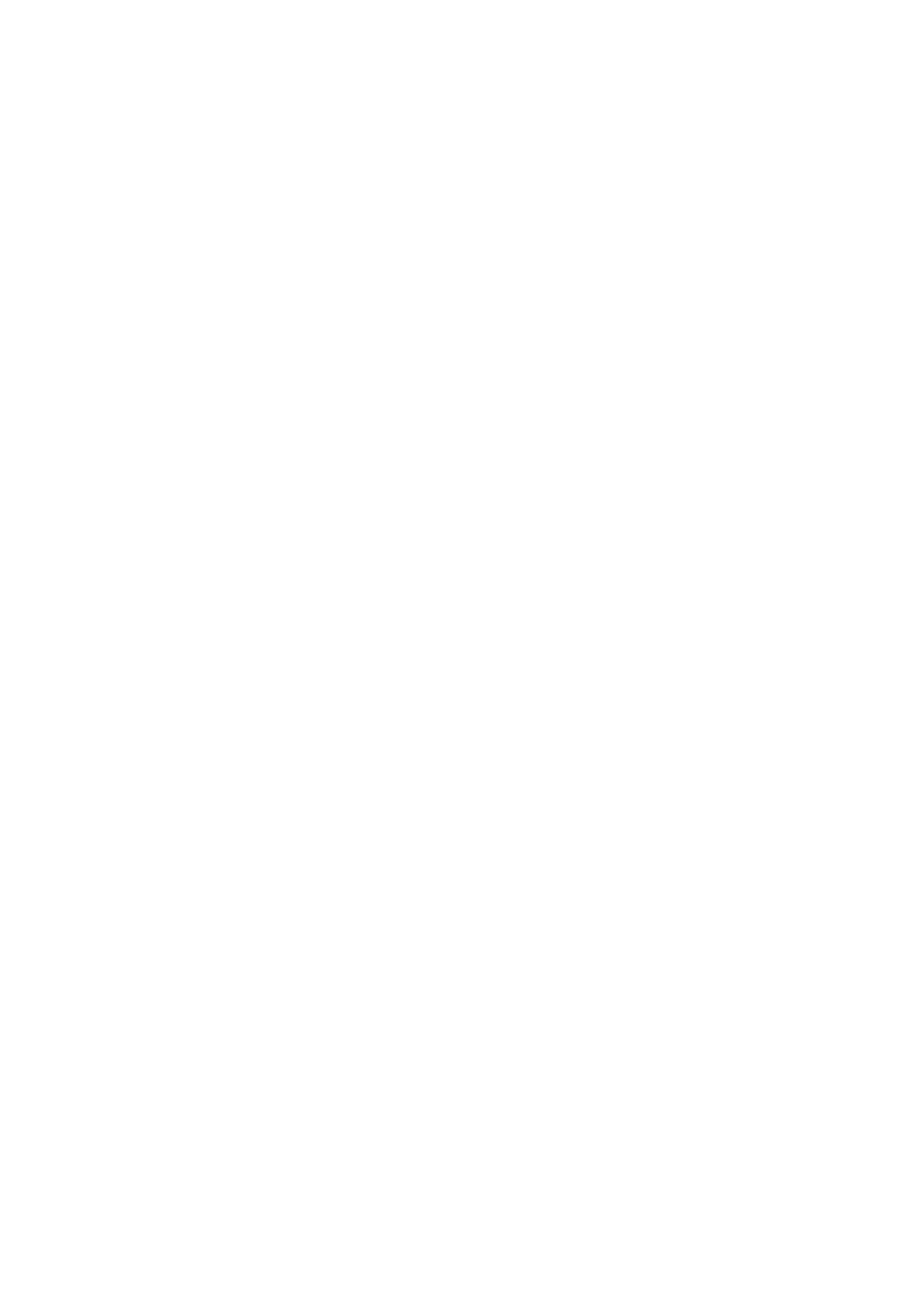was done to determine the association between woreda measles incidence in under five-year old children (dependent variable) and the explanatory variables (routine immunization coverage survey result from 2012, post measles SIAs coverage result after the 2013 SIAs, median age of measles cases, population density, geographic area, and the proportion of confirmed under- five measles cases) to determine predictors of high measles incidence. P value of < .05 was considered statistically significant. Step wise logistic regression with backward elimination was performed to identify predictors of highest measles incidence (>240 cases per million under-five population, which corresponds to the 75<sup>th</sup> percentile of the distribution of measles incidence by woreda level). The significance level for including independent variables in the model was P<0.1 and p<0.05 for dropping from the model.

The following operational definitions were used.

**Confirmed measles cases:** suspected measles cases that were notified to the surveillance system and confirmed by IgM laboratory serological testing, or by epidemiological linkage or clinical compatibility.

**Vaccinated measles cases**: Measles cases who have received one or more measles vaccine doses were classified as "vaccinated cases" and those with zero doses and unknown status were classified as "not vaccinated".

**Measles incidence**: Measles incidence was calculated by dividing the confirmed measles cases by populationyear, and then multiplied by one million to compute measles incidence per million population for single or multiple year period. Source of total population was from CSA population projection.

**Proportion of vaccinated measles cases**: The number

**Table 1**. Distribution of measles cases by region, Ethiopia, 2006-2016.

of vaccinated cases as defined above divided by total measles cases.

**Proportion of measles cases in the under five-year age group**: the proportion of under five-year old measles cases out of the total confirmed measles cases.

## **Results**

## **Epidemiological description of reported measles cases**

There were 66,719 (70.9%) confirmed cases, out of the 94,104 suspected measles cases reported from January 2006 to December 2016. Measles incidence increased from 20 cases per million in 2006 to 194 cases per million population in 2015 and declined to 49 per million in 2016 following the wide-age group measles SIAs. The number of confirmed measles cases was highest in 2015 with 17,743 confirmed cases (Figure 1).

The proportion of confirmed measles cases aged less than 5 years was 42% and the median age of confirmed



**Figure 1.** Distribution of confirmed measles cases and annual measles incidence per million total population by year. 2006 - 2016. Ethiopia.

| Region             | Suspected measles<br>cases (2006 - 2016) | Confirmed measles<br>$cases**$ | Median age of<br>confirmed measles cases<br>(years) | # (%) of confirmed measles<br>cases under 5 years age | measles incidence<br>per million<br>population |
|--------------------|------------------------------------------|--------------------------------|-----------------------------------------------------|-------------------------------------------------------|------------------------------------------------|
| Addis Ababa        | 4,780                                    | 1,869                          | 6                                                   | 719 (40%)                                             | 70                                             |
| Afar               | 1,124                                    | 819                            | 3                                                   | 433 (53%)                                             | 36                                             |
| Amhara             | 14,324                                   | 10,212                         | 9                                                   | 2,820 (28%)                                           | 70                                             |
| B/Gumuz            | 1,268                                    | 821                            | 6                                                   | 341 (42%)                                             | 139                                            |
| Dire Dawa          | 238                                      | 115                            | 6                                                   | 48 (42%)                                              | 38                                             |
| Gambella           | 846                                      | 770                            | $\overline{2}$                                      | 492 (64%)                                             | 327                                            |
| Hareri             | 647                                      | 196                            | 3                                                   | 112 (57%)                                             | 77                                             |
| Oromia             | 41,191                                   | 31,802                         | 4                                                   | 14,528 (46%)                                          | 130                                            |
| <b>SNNPR</b>       | 23,477                                   | 17,077                         | 5                                                   | 7,117 (42%)                                           | 132                                            |
| Somali             | 1,639                                    | 1,366                          | 5                                                   | 541 (42%)                                             | 26                                             |
| Tigray             | 2,927                                    | 1,672                          | 14                                                  | 495 (30%)                                             | 50                                             |
| <b>Grand Total</b> | 92,461                                   | 65,865                         | 5                                                   | 27,646 (42%)                                          | 102                                            |

\*\* confirmed cases refers to cases confirmed by laboratory (IgM positive), epidemiological linkage or clinical compatible cases.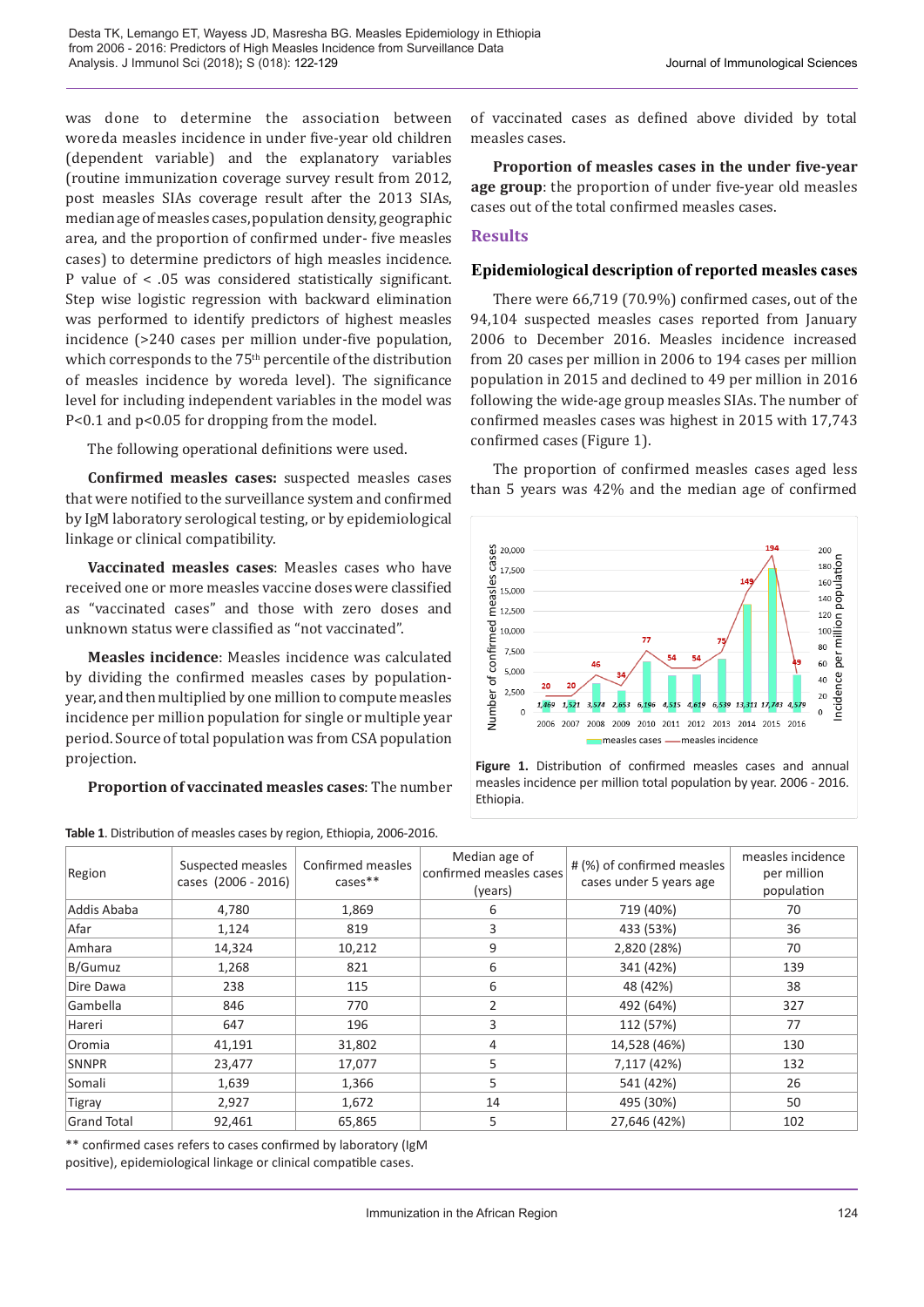

measles cases was 6 years for the period 2006 – 2016. The median age of measles cases ranges from 3 years in Gambella to 15 years in Tigray Region (Table 1).

The proportion of under-five cases was high for developing regions such as Gambella (64%), and Afar (53.0%) (Figure 2). On the other-hand, Amhara and Tigray Regions have relatively low proportion of underfive cases (less than 30%). Within the same Region, the zonal proportion of under-five cases vary. In zones with median age lower than 9 years, there was a rapid buildup of under-five measles cases in the three years following the measles SIAs conducted in 2013 as depicted by high and increasing under-five year proportion (37%, 50% and 54% respectively for the three consecutive years post campaign). Conversely, zones with median age 9 years or older had stable proportion of under-five cases (24%,21% and 22%) for the three years following the 2013 measles SIAs (Figure 3). The proportion of confirmed measles cases who had received at least one dose of measles vaccine was 26% and 31% for all age groups and under-five old children respectively for the 2006 - 2016 period.



**Figure 3.** Proportion of under-five measles cases in the years following 2013 measles SIAs in Zones with median age below 9 years and those 9 years and above.

## *Factors accounting for high number of measles cases following measles SIAs 2013*

Regions with more than 80% measles routine immunization coverage as per the result of the 2012 survey had an average measles incidence in 2012 of 91 cases per million as compared to Regions with less than 80% survey coverage (198 per million population). Woredas located in regions with more than 80% measles routine immunization survey coverage had significantly lower incidence of measles in children under-five (less than 240 cases per million population) in the three years (July 2013-June 2016) period following the 2013 measles SIAs. The proportion of woredas located in Regions with routine measles coverage above 80% that had lower measles incidence was higher than those woredas in Regions with less than  $80\%$  measles coverage ( $86\%$  vs  $71\%$ , p= $X^2 = 3.96$ , P=0.047).

There was lower measles incidence in under five years old children in zones with post measles SIAs coverage of 95% and above compared to those zones with less than 95%, in the three years following the 2013 measles SIAs (Figure 4). A large proportion of woredas located in zones with post measles SIAs immunization coverage of 95% and above had lower incidence of measles in the under-five population (less than 240 cases per million population) compared to those woredas located in zones with less than 95% coverage (82.9% vs 71.0%, X<sup>2</sup> ,12.79, p<0.001) in the three years period following measles SIAs 2013.



in the years after the 2013 measles SIAs in zones with different post-measles SIAs survey coverage levels (<95% vs >=95%).

The proportion of measles cases in the age group underfive was significantly associated with measles incidence. The proportion of woredas with highest incidence of measles in the under-five year old population (Incidence >240 per million) was 10.6%, 21.3%, 31.6% and 39.7% for woredas with proportion of under five cases  $\leq 24\%$ ,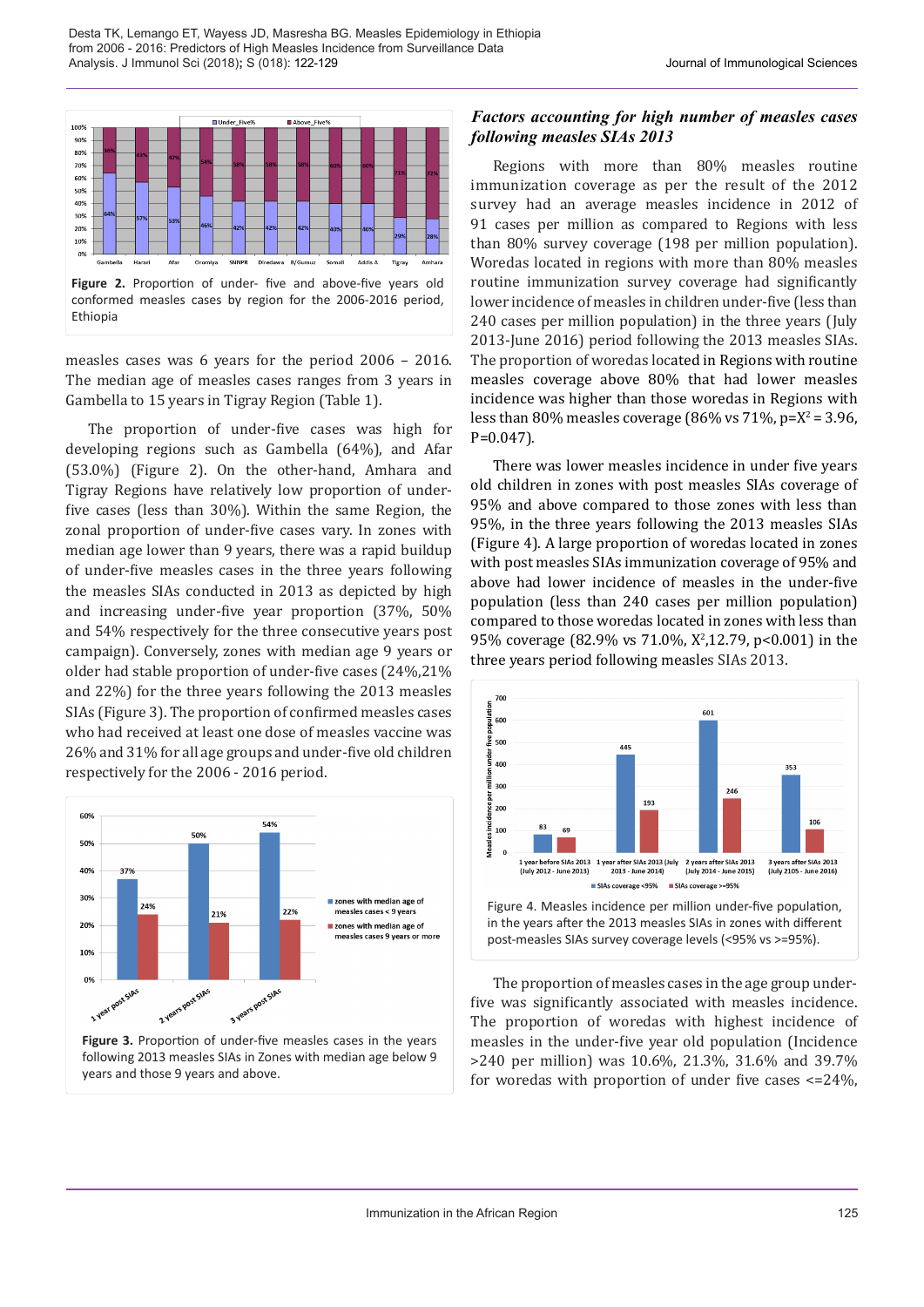| Variable                                   | Categories     | <b>Total Woredas</b> | Measles Incidence in under-5 year age within 3<br>years following the 2013 measles SIAs (Incidence per<br>million population) | $X^2$ , p values |                             |  |
|--------------------------------------------|----------------|----------------------|-------------------------------------------------------------------------------------------------------------------------------|------------------|-----------------------------|--|
|                                            |                |                      | <= 240 per million                                                                                                            | >240 per million |                             |  |
|                                            | $<$ 4 years    | 177                  | 111(62.7%)                                                                                                                    | 66(37.3%)        | $X^2 = 44.9$ ,<br>P<0.0001  |  |
|                                            | 4.0-6.0 years  | 198                  | 131(66.2%                                                                                                                     | 67(33.8%)        |                             |  |
| Median age of measles cases                | 6.1-10.0 years | 168                  | 138(82.1%)                                                                                                                    | 30(17.9%)        |                             |  |
|                                            | $>10$ years    | 195                  | 172(88.2%)                                                                                                                    | 23(11.8%)        |                             |  |
|                                            | $<=$ 24%       | 188                  | 168(89.4%)                                                                                                                    | 20(10.6%)        |                             |  |
| Proportion of under-five                   | $>24 - 36%$    | 169                  | 133(78.7%)                                                                                                                    | 36(21.3%)        | $X^2 = 45.3$ .<br>P<0.0001  |  |
| measles cases among all<br>confirmed cases | 36-50%         | 193                  | 132(68.4%)                                                                                                                    | 61(31.6%)        |                             |  |
|                                            | >50%           | 174                  | 105(60.3%)                                                                                                                    | 69(39.7%)        |                             |  |
| 2012 Measles routine                       | $<=80\%$       | 687                  | 509(74.1%)                                                                                                                    | 178(25.9%)       | $X^2 = 3.96$<br>,p=0.047    |  |
| immunization coverage by<br>survey (2012)  | $>80\%$        | 57                   | 49(86.0%)                                                                                                                     | 8(14.0%)         |                             |  |
| 2013 measles SIAs coverage by              | $<=95%$        | 458                  | 325(71.0%)                                                                                                                    | 133(29.0%)       | $X^2 = 12.79$ ,<br>p=0.0001 |  |
| survey                                     | 95-100%        | 263                  | 218(82.9%)                                                                                                                    | 45(17.1%)        |                             |  |
|                                            | Urban          | 12                   | $9(75.0\%)$                                                                                                                   | 3(25.0%)         | $X^2 = 0.2$ ,<br>p=0.735    |  |
| Area                                       | Agrarian       | 625                  | 472(75.5%)                                                                                                                    | 153(24.5%)       |                             |  |
|                                            | Pastoral       | 107                  | 77(72.0%)                                                                                                                     | 30(28.0%)        |                             |  |
|                                            | $\leq$ = 30    | 280                  | 179(63.9%)                                                                                                                    | 101(36.1%)       |                             |  |
| Population density people per              | $31 - 60$      | 144                  | 115(79.9%)                                                                                                                    | 29(20.1%)        | $X^2 = 31.59$ ,             |  |
| Km <sup>2</sup>                            | 61-90          | 147                  | 116(78.9%)                                                                                                                    | 31(21.1%)        | p<0.0001                    |  |
|                                            | 91-400         | 173                  | 148(85.5%)                                                                                                                    | 25(14.5%)        |                             |  |

**Table 2.** Explanatory variables associated with high/low measles incidence on univariate analysis.

 $>$ 24%-<36%, 36%-50% and  $>$ 50% respectively (X<sup>2</sup> = 45.3, p<0.001). Similarly, the proportion of woredas with highest under-five year measles incidence (>240) was 37.3%, 33.8%, 17.9% and 11.8% for those woredas with median age of  $\lt$  4 years, 4-6 years,  $>6$ -10 years and  $>$  10 years respectively  $(X^2 = 44.9, p < 0.001)$ .

### **Predictors of high measles incidence**

On univariate analysis, proportion of under-five year cases, median age of measles cases, routine and SIAs immunization coverage, population density were statistically associated with measles incidence (Table 2). The median age of measles cases, routine and SIAs immunization coverage were inversely correlated with measles incidence whereas proportion of under-five cases and population density was positively correlated with under-five year measles incidence.

On multiple logistic regression analysis, the median age of measles cases, the coverage result reported from the post measles SIAs coverage survey, the routine immunization coverage results from the survey in 2012, and the proportion of under-five cases were predictors of highest measles incidence (>240 cases per million under-five years age population) in the three-year period following the 2013 measles SIAs implementation (p<0.01) (Table 3). The predicting power of the model was 74%.

#### **Discussion**

Measles under-five mortality is estimated to have decreased from 716 per 100,000 in 1990 to 87 per 100,000 in 2013 in Ethiopia<sup>23</sup>. However, according to the case based surveillance data, measles incidence in Ethiopia has been increasing in the last ten years. Partly, this could be due to improved reporting system and confirmation of suspected

**Table 3.** Predictors of highest measles incidence (>240 per million in under-five year children) using multiple logistic regression.

| Under-five years measles incidence (cut<br>off point 240 per million population) | B         | Odds Ratio | Std. Err. | D     | [95% confidence Interval] |          |
|----------------------------------------------------------------------------------|-----------|------------|-----------|-------|---------------------------|----------|
| Measles RI coverage (2012 survey)                                                | 0.0197    | 1.019931   | 0.008153  | 0.014 | 1.004076                  | 1.036037 |
| Post-Measles SIAs survey coverage<br>(2013)                                      | 0.0352    | 1.035861   | 0.01353   | 0.007 | 1.009679                  | 1.062722 |
| Median age of measles cases                                                      | 0.0738    | 1.07659    | 0.039164  | 0.042 | 1.002502                  | 1.156153 |
| Proportion of measles cases aged under<br>five years                             | $-0.0165$ | 0.983654   | 0.008186  | 0.048 | 0.96774                   | 0.999831 |
| Constant                                                                         | $-3.3299$ | 0.035798   | 0.050202  | 0.018 | 0.002292                  | 0.559183 |